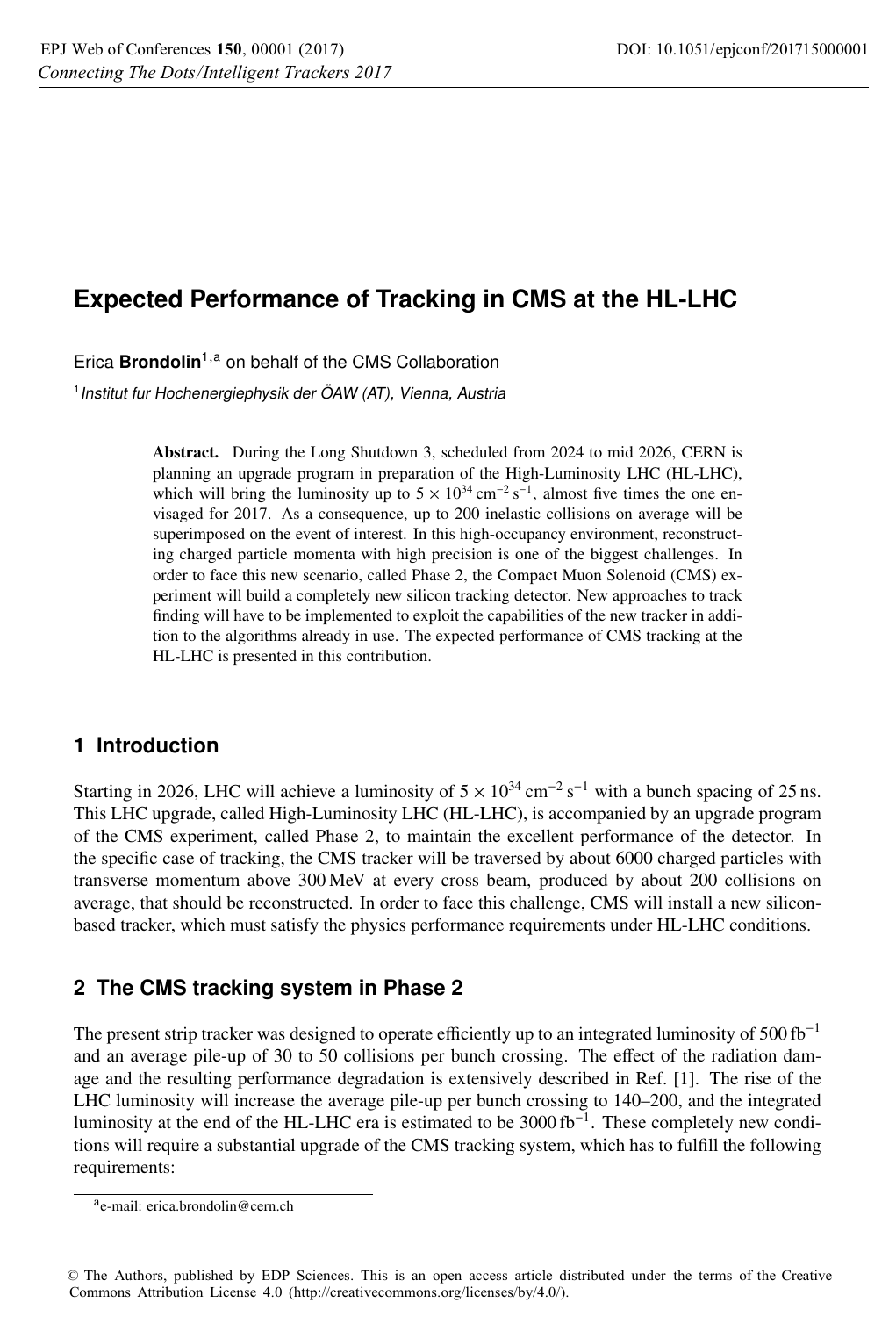- High radiation tolerance: The new tracker must be able to operate efficiently for the entire HL-LHC period up to an integrated luminosity of  $3000 \text{ fb}^{-1}$ . While no maintenance interventions are foreseen for the Outer Tracker, the pixel modules of the Inner Tracker remain accessible and can be replaced.
- Increased granularity: This requirement is needed in order to avoid cluster merging and to maintain a good track separation in the Inner Tracker, and to limit the combinatorics in both the seeding and the track finding phase.
- Contribution to the Level-1 trigger: In Phase 2 the trigger system is expected to maintain an output rate of 100 kHz despite the tenfold luminosity. This appears to be possible only with the addition of tracking information to the CMS Level-1 trigger system.
- Extended tracking acceptance: As the CMS physics program will benefit from a larger acceptance region, the new tracker has been designed to cover the entire  $\eta$  region up to  $|\eta| = 4$ .
- Reduced material: The degradation of the tracking performance and the overall physics performance depends strongly on the amount of material in the tracking volume, therefore a lighter tracker option has been chosen. At  $\eta = 0$  and in the most forward region, i.e. 3.0  $\langle \eta |$   $\langle 4.0, \text{ the total} \rangle$ amount of material inside the tracking volume is estimated as 30% of a radiation length. In the Outer Tracker region, it rises up up to 80%.

Figure 1 shows one possible layout configuration of the Phase 2 tracker. It will be composed of an Inner Tracker based on silicon pixel modules, and of an Outer Tracker made from silicon modules with strip and macro-pixel sensors.

In this layout, the Inner Tracker has four barrel layers and eleven end-cap disks. Different pixel sizes in the Inner Tracker modules are under consideration, either  $25 \times 100 \,\mu m^2$  or  $50 \times 50 \,\mu m^2$ , which will reduce the pixel area by a factor of about six compared to to the current CMS pixel detector. For the studies in this paper, the  $25 \times 100 \mu m^2$  Inner Tracker modules have been simulated. The Outer Tracker has six barrel layers and five end-cap disks, where a part of the modules in the three innermost barrel layers are arranged in a tilted scheme. The Outer Tracker modules have been designed to provide useful information also at the first trigger level, allowing to maintain its acceptance rate below 100 kHz. Each module is a stack of two closely spaced sensors and is able to correlate hits produced in the two sensors in real time, thereby rejecting low- $p<sub>T</sub>$  particles using the strong bending power of the 3.8 T magnetic field. Two different kinds of modules for the final configuration of the Outer Tracker are under study: in the inner layers, macro pixel–strip (PS) modules composed of a bottom sensor with 1.5 mm  $\times$  100 µm pixels and a top sensor with 2  $\times$  25 mm strips (100 µm pitch); in the outer layers, strip–strip (2S) modules composed of two sensors with  $2\times 5$  cm long strips (90  $\mu$ m pitch) each.

### **3 Track reconstruction method**

The CMS track reconstruction algorithm is based on an iterative approach [2]. The main idea is to search for easier-to-find tracks first, to mask the hits associated to the found tracks, and to proceed to the next iteration. In this way the combinatorial problem is reduced, and the search for more difficult classes of tracks is simplified. Moreover, this approach introduces the possibility of developing special iterations that can improve track reconstruction in high-density environments such as jets, or to use the information from other subsystems such as muon chambers and calorimeters.

In each iteration, the so-called Combinatorial Track Finder is run. It can be divided into four different steps: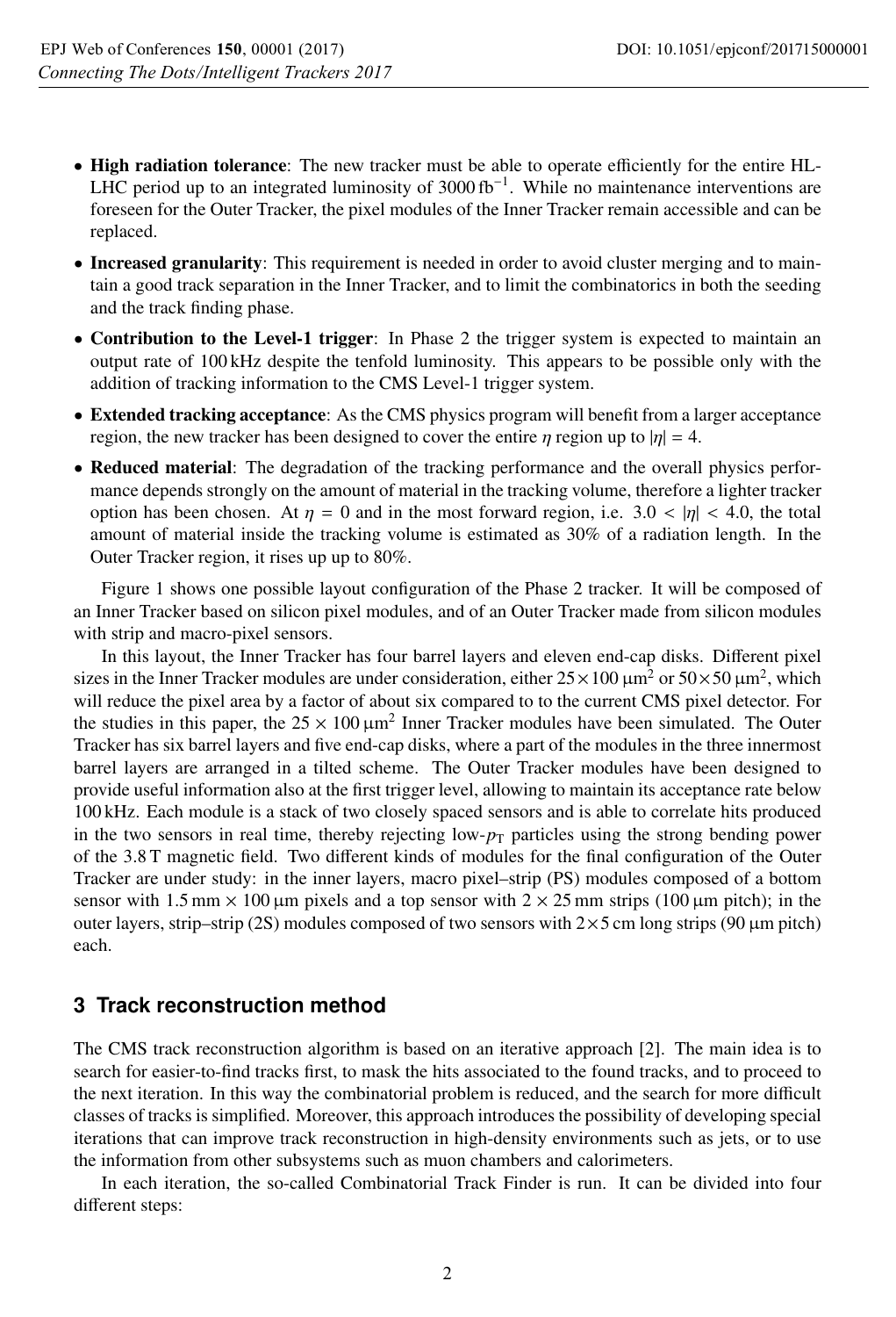- 1. Seed generation: Using the information of three or four hits, the trajectory parameters and the corresponding uncertainties of the initial track candidates are computed.
- 2. Track finding: The current trajectory parameters are extrapolated to the next layer and possible compatible hits are found. Each of them is added to a clone of the track candidate. This step is repeated until more than one hit is missing or there are no more tracker layers.
- 3. Track fitting: The best possible estimates of the trajectory parameters at the *impact point*<sup>1</sup> is obtained using a final Kalman or Gaussian-sum filter plus the corresponding smoothers.
- 4. Track selection: Tracks are grouped in different classes (*Loose*, *Tight* or *High Purity*) according to various track quality cuts.

Although the track density is lower in the Outer Tracker, primary seeding in the Inner Tracker has the following advantages: even at very high pile-up, cluster merging is very much reduced thanks to the high granularity and the concomitant small channel occupancy; the Inner Tracker produces 3-D measurements that provide more constraints and better estimates of the initial trajectory parameters; the efficiency of the reconstruction of low momentum particles that do not cross the entire Outer Tracker is improved. The same seeding algorithm used in the present CMS tracking is also used for Phase 2: triplets are found by purely combining pixel hits in different layers, while quadruplets are created by the so-called "triplet propagation", which consists in propagating triplets to the next layer, finding possible compatible hits, computing the total  $\chi^2$  and rejecting hits above a certain  $\chi^2$ threshold. The seeding performance has been proved to have high efficiency with relatively low fake rate in realistic simulation studies.

The list of the tracking iterations can be found in Table 1. The main difference between iterations is the configuration of the seed generation and the target tracks. The seeding capability of the Outer Tracker is not yet exploited in the current Phase 2 track reconstruction; this topic is discussed in more detail in Section 5.



<sup>1</sup>The impact point is defined as the point of closest approach of the track to the assumed beam axis.

Figure 1. *R*-*z* view of a possible layout of the new CMS tracker foreseen for Phase 2. The inner part is composed of silicon pixel modules (yellow and light blue), while the outer part is composed by two different kind of silicon modules: PS modules (dark blue) and 2S modules (red).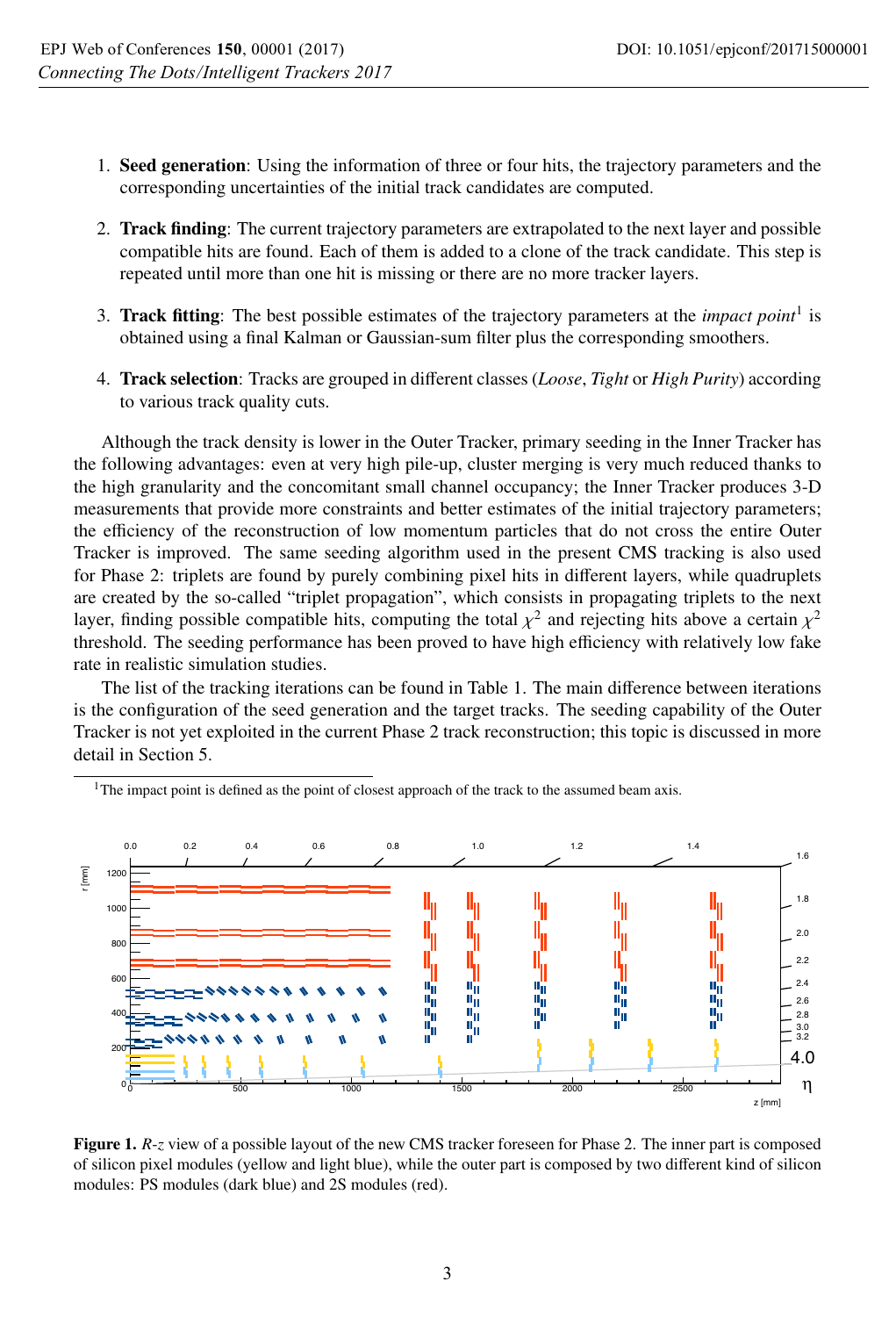| Iteration | Step Name               | Seeding            | <b>Target Track</b> |
|-----------|-------------------------|--------------------|---------------------|
|           | <b>HighPtQuadruplet</b> | pixel quadruplets  | prompt, high $p_T$  |
|           | HighPtTriplet           | pixel triplets     | prompt, high $p_T$  |
| 2         | DetachedQuadruplet      | pixel quadruplets  | displaced           |
| 3         | LowPtQuadruplet         | pixel quadruplets  | prompt, low $p_T$   |
| 4         | LowPtTriplet            | pixel triplets     | prompt, low $p_T$   |
| 5         | Muon inside-out         | muon-tagged tracks | muon tracks         |

Table 1. List of the six tracking iterations used in Phase 2, with the corresponding seeding configuration used and the target tracks.

### **4 Performance**

#### **4.1 Track reconstruction and parameters resolution**

In order to assess the track reconstruction performance, defining the association between reconstructed and simulated tracks is particularly important. In the standard CMS definition, a reconstructed track is considered associated to a simulated particle if at least 75% of its hits originate from this simulated particle. If this is not the case, the reconstructed track is considered as a random combination of hits and marked as a fake track. The tracking efficiency is therefore defined as the fraction of charged particles associated to at least one reconstructed track, while the fake rate is the fraction of the fake tracks in the set of reconstructed tracks. Both efficiency and fake rate strongly depend not just on the algorithms and track selections used, but also on the intrinsic tracker properties, such as its layout, its material budget and the precision of its measurements.

The performance of the track reconstruction is evaluated using two different simulated samples. Where needed, a pile-up of minimum-bias events is superimposed, where the number of pile-up events is drawn from a Poisson distribution with mean equal to 140 or 200. The results are shown for the *High Purity* track selection and can be considered a conservative lower limit and are expected to improve with careful tuning of the reconstruction and matching algorithms for the high pile-up scenario.

The first sample considered consists of events with top quark pair production  $(t\bar{t})$  and is used to assess the performance for a typical proton-proton collision at the HL-LHC. Figure 2 shows the results for this sample in both pile-up scenarios. In the top row on the left, the tracking efficiency for particles with  $p_T > 0.9$  GeV is plotted as a function of the pseudorapidity, while on the right the rate of fake tracks with  $p_T > 0.9$  GeV is shown. The efficiency is around 90% falling off at  $|\eta| > 3.8$ , while the fake rate is smaller than 5% in the entire range of  $\eta$  for pile-up 140. The small loss in efficiency around  $\eta = 1.2$  is partially due to the pixel configuration and will be fully recovered by extending the seeding to the Outer Tracker. In the bottom row efficiency and fake rate are plotted as a function of the transverse momentum. The tracking efficiency is around 90% in the range between 1 GeV and 100 GeV, and the fake rate is smaller than 10% below 10 GeV with 140 pile-up events on average. As most particles in the  $t\bar{t}$  events are hadrons, the deterioration of the efficiency at high  $p_T$ can be explained by the production of secondary particles in inelastic processes, which are very close to the mother particle at high energies and mislead the pattern recognition. With higher pile-up, the efficiency is not affected, while the fake rate almost doubles, but is still tolerable. Figure 3 shows the contribution of the individual iterations to the final tracking efficiency of  $t\bar{t}$  events with pile-up 140. Thanks to the iterations targeting low transverse momentum particles, the efficiency is at least 30% above 300 MeV/*c*.

The second sample consists of single muons, generated according to a flat  $\eta$  distribution in the range  $|\eta| < 4.0$ , with fixed transverse momenta of 10 GeV. It is used to test the tracking performance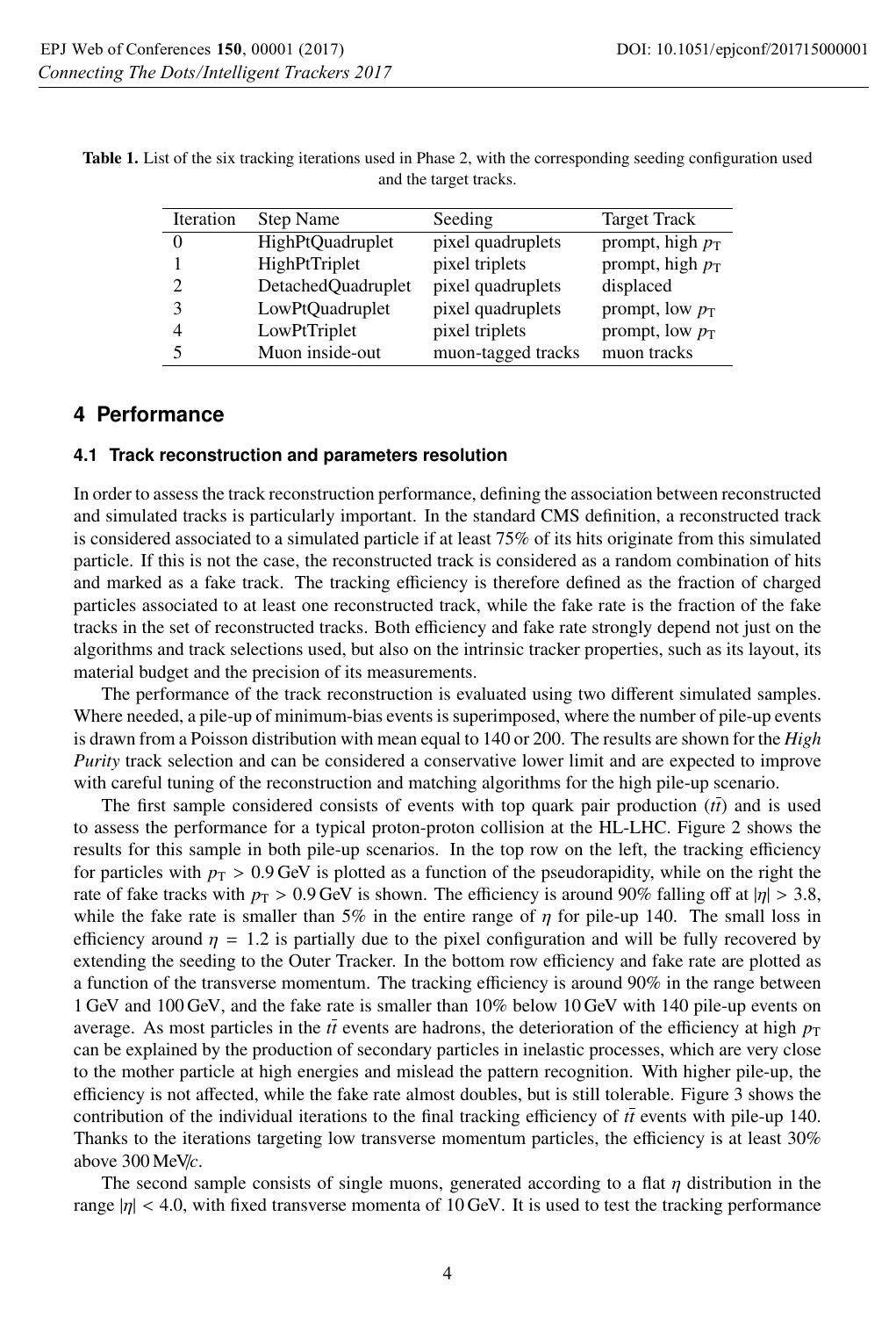

Figure 2. Tracking efficiency (left) and fake rate (right) as a function of the pseudorapidity (upper row) and as a function of the transverse momentum (lower row) for  $t\bar{t}$  events simulated for the Phase 2 detector with superimposed pile-up collisions of 140 (full circles) and 200 (open circles). Tracks passing the *High Purity* quality requirements and produced less than 3.5 cm from the centre of the beam spot in radial direction are used. The performance as a function of  $\eta$  is for generated particles with  $p_T > 0.9$  GeV.

as a function of the pseudorapidity and to determine the resolution of the estimated track parameters at the impact point. In the CMS convention the five trajectory parameters are:  $d_0$ , the transverse impact parameter;  $z_0$ , the longitudinal impact parameter;  $\phi$ , the track angle in the transverse plane; cot  $\theta$ , the cotangent of the polar angle; and  $p<sub>T</sub>$ , the transverse momentum. The resolution of track parameters is given by the RMS of the residuals, i.e. the difference between the estimated and the simulated track parameters. Figure 4 shows the tracking efficiency for single muons with a transverse momentum of 10 GeV in both pile-up scenarios. It can be seen that the single muon efficiency is independent of the amount of pile-up. Figure 5 shows the resolution of the five parameters for single muons with  $p_T = 10$  GeV as a function of the pseudorapidity for both the current tracker and the future Phase 2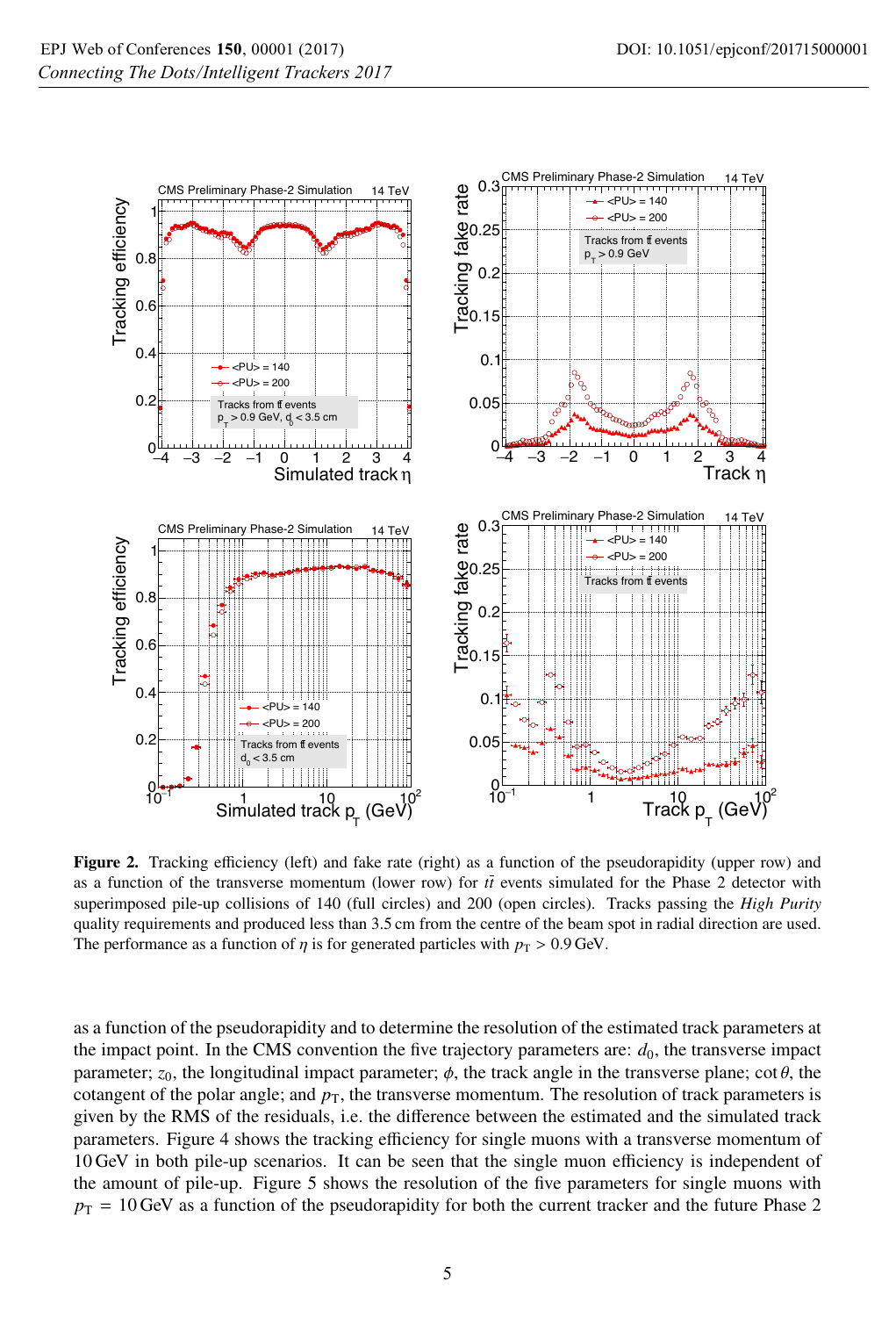

Figure 3. Tracking efficiency of individual iterations for the  $t\bar{t}$  sample with an average pile-up of 140, reconstructed with the Phase 2 detector. The label of each iteration identifies the seeding algorithm used (see Table 1).

tracker. The resolution deteriorates for large  $\eta$  for all parameters, but for different reasons: the shorter lever arm for the estimation of the curvature and of the azimutal angle  $\phi$ ; the larger extrapolation distance from the innermost hit to the beam axis for the impact parameter; and the parametrization of the polar angle  $\theta$  by cot  $\theta$ . In all five parameters, the resolution is considerably better with the Phase 2 tracker. In particular, a significantly improved  $p<sub>T</sub>$  resolution can be achieved thanks to the reduction of the material budget and a better hit resolution. Also the transverse impact parameter resolution is much better than with the Phase 1 detector, ranging from below  $10 \mu m$  in the barrel region to about 20 μm in the very forward region.



Figure 4. Tracking efficiency as a function of the pseudorapidity for single muons with  $p_T$  equal to 10 GeV and pile-up of 140 (full circles) and 200 (open circles).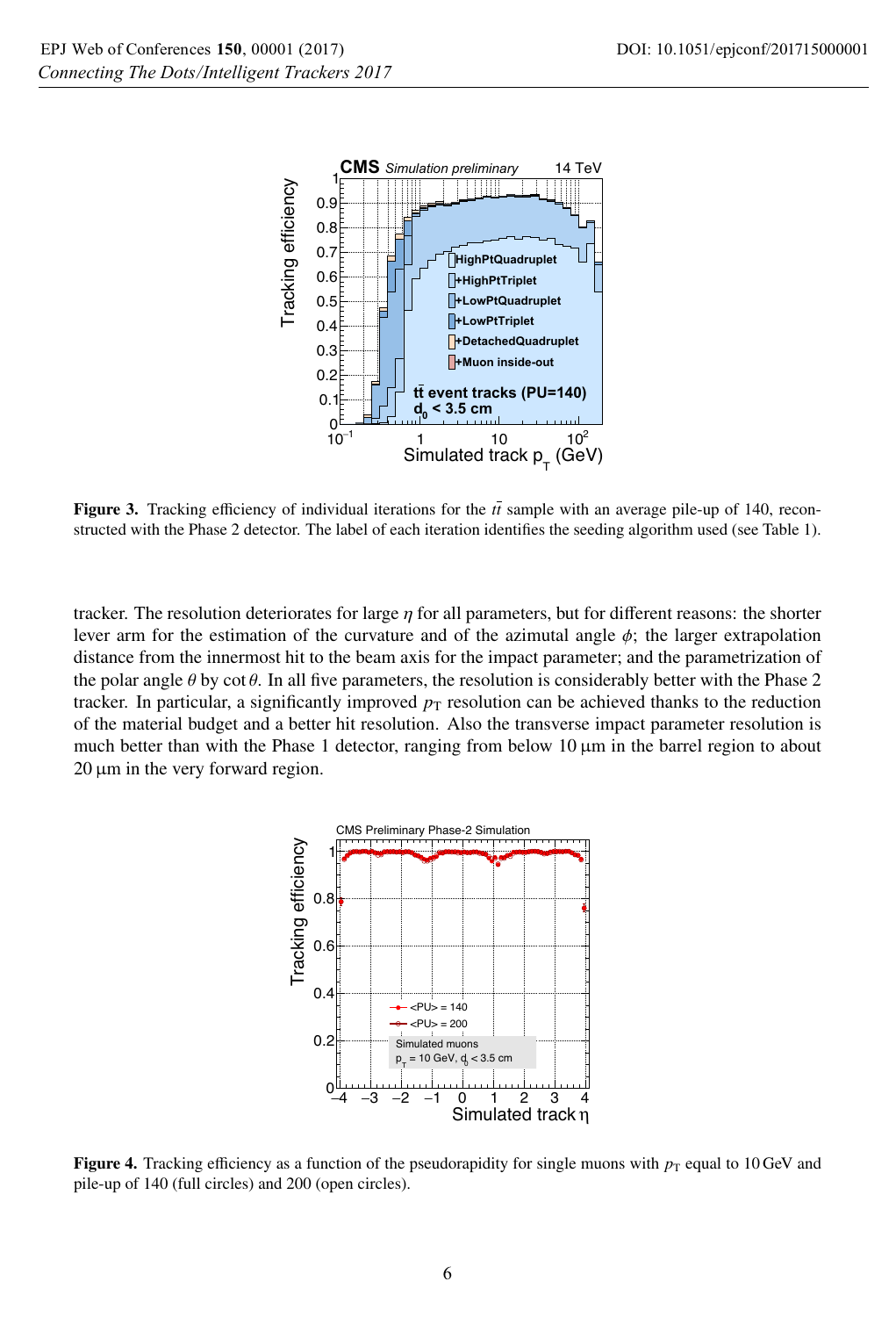#### **4.2 Signal vertex reconstruction and resolution**

The Phase 2 vertex reconstruction [2] is based on the current algorithm used in the present CMS tracker. It proceeds in two steps: first, the vertices are found as clusters of tracks coming from the same interaction point using the Deterministic Annealing algorithm [3]; then, for each found vertex, an Adaptive Vertex Fit [4] computes the best estimate of the vertex position and of the parameters of the associated tracks without using any information on the beam position. Finally, the reconstructed vertices are sorted to identify the *signal vertex* among the pile-up vertices. The vertex sorting is based on the  $\sum p_T^2$ . In the case of jets, the individual tracks contributing to the  $\sum p_T^2$  are replaced by jets obtained by clustering tracks originating from the same vertex. The final  $\sum p_T^2$  is computed using these jets, the remaining isolated single tracks and the missing transverse momentum, re-weighed accordingly. A more detailed description of the sorting method can be found in Ref. [1].

The probability of reconstructing the signal vertex and to tag it correctly is an important figure of merit, and it is strongly correlated with the amount of pile-up in the event. For  $t\bar{t}$  events, the efficiency of the correct signal vertex identification is 94% with 140 pile-up events, and 89% with 200 pile-up events. The quality of the vertex reconstruction is also shown in Figure 6. On the left, the number of reconstructed vertices as a function of the number of simulated vertices is shown. The dependence is almost linear. On the right, the merging rate, i.e. the probability of two adjacent vertices to merge into a single one, is shown as a function of their distance in the *z* coordinate. The merging rate drops to zero at about 0.6 mm both with 140 and with 200 pile-up events. Note that the merging rate is smaller than one even at distances below 25 μm.

Another important aspect is the resolution of the vertex position in the *x*, y and *z* coordinates, which is shown in Figure 7 as a function of the number of tracks associated to the vertex. It can be seen that the resolution of the vertex position is almost independent of the amount of pile-up in the event. Moreover, the longitudinal resolution is only 50% worse than the transverse one, as expected given the pixel dimensions of Inner Tracker modules.

As in the case of the tracking performance, all results should be considered as a lower limit of the expected performance.

### **5 Future developments**

Here some developments are listed that are envisaged for further improvement of the CMS Phase 2 tracking:

- Tracking@HLT using GPUs: The software for the CMS High-Level Trigger (HLT) tracking has been moved in 2017 from a one-event-per-thread strategy to a many-threads-per-event approach. This massive parallelism within each event scales with the pile-up by offloading the combinatorics to as many threads as are available. This task has been implemented in CMS designing a high-level trigger based on GPUs. The same valid approach will be used also for the future Phase 2 HLT.
- Tracking in the Outer Tracker: Many developments are made possible by this new kind of detector. For example, the L1 track trigger information can be used directly in the offline reconstruction for instance to create seeds from L1 tracks or to incorporate L1 algorithms in the offline tracking. Also, the modules of the new Outer Tracker can be used to build short track segments (*vector hits*) reconstructed from compatible hits in the two sensors of a module, which contain not only position information but also direction information. Algorithms are under development that exploit this information for seeding in the Outer Tracker and for searching for displaced tracks without using pixel information.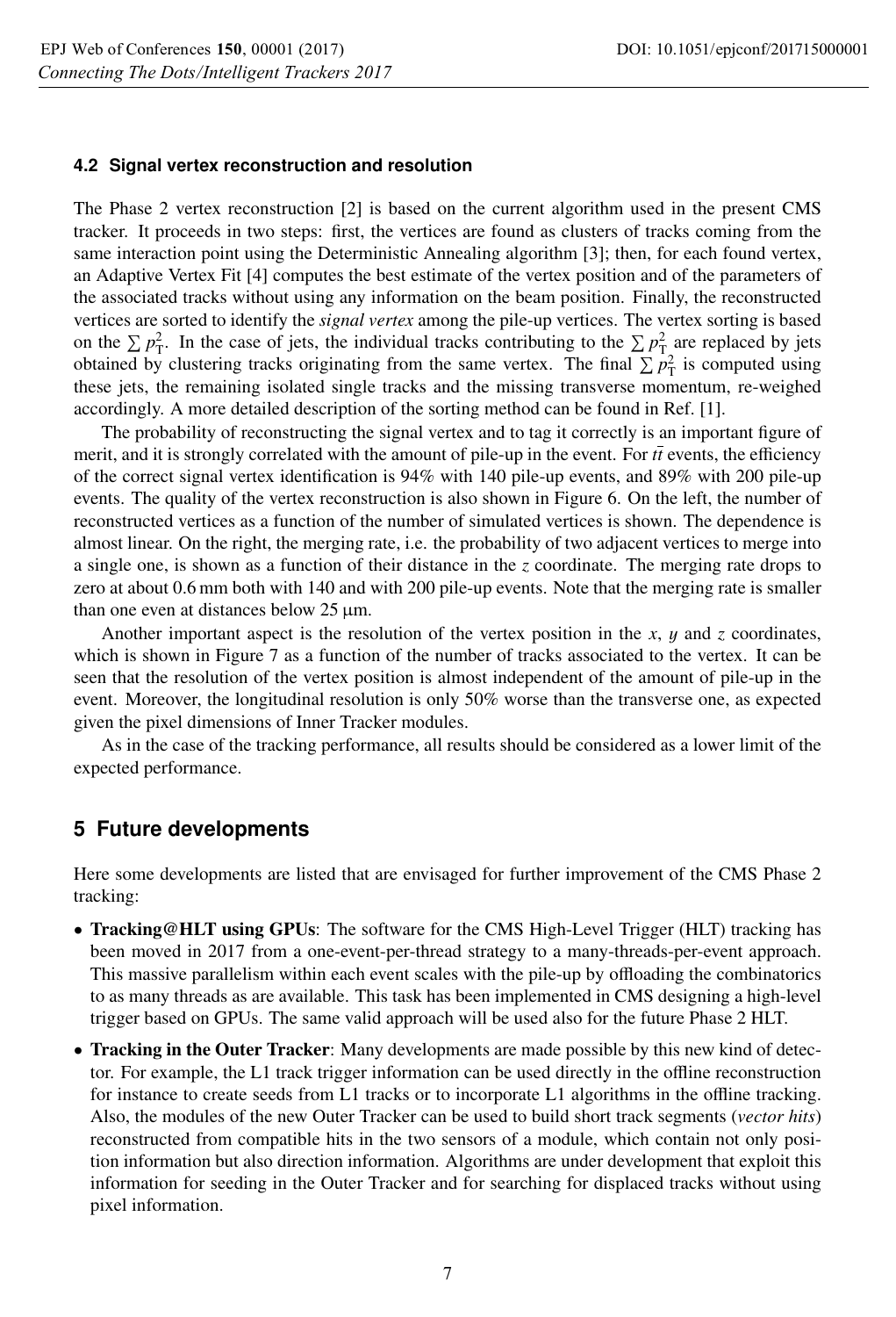- Multiple algorithms: This exploits the concept of using different algorithms specialized for certain tasks in different iterations.
- Iterations targeting physics objects: As already mentioned in Section 3, the iterative approach is very suitable for introducing special iterations targeting specific physics object. This has already been tested in the current CMS tracking, but has not yet been fully introduced into the Phase 2 reconstruction sequence. Some examples are the muon specific iterations and the reconstruction of tracks inside jet cones, which makes identification of physics objects more robust, and significantly increases the track reconstruction efficiency and purity [5].

# **References**

- [1] D. Contardo, M. Klute, J. Mans, L. Silvestris, J. Butler (CMS), CERN-LHCC-2015-010, LHCC-P-008, CMS-TDR-15-02 (2015)
- [2] The CMS Collaboration (CMS), JINST 9, P10009 (2014)
- [3] K. Rose, Proceedings of the IEEE 86/11, 2210 (1998)
- [4] R. Frühwirth, W. Waltenberger, P. Vanlaer, Tech. Rep. CMS-NOTE-2007-008, CERN, Geneva (2007), https://cds.cern.ch/record/1027031
- [5] The CMS collaboration, https://twiki.cern.ch/twiki/bin/view/CMSPublic/HighPtTrackingDP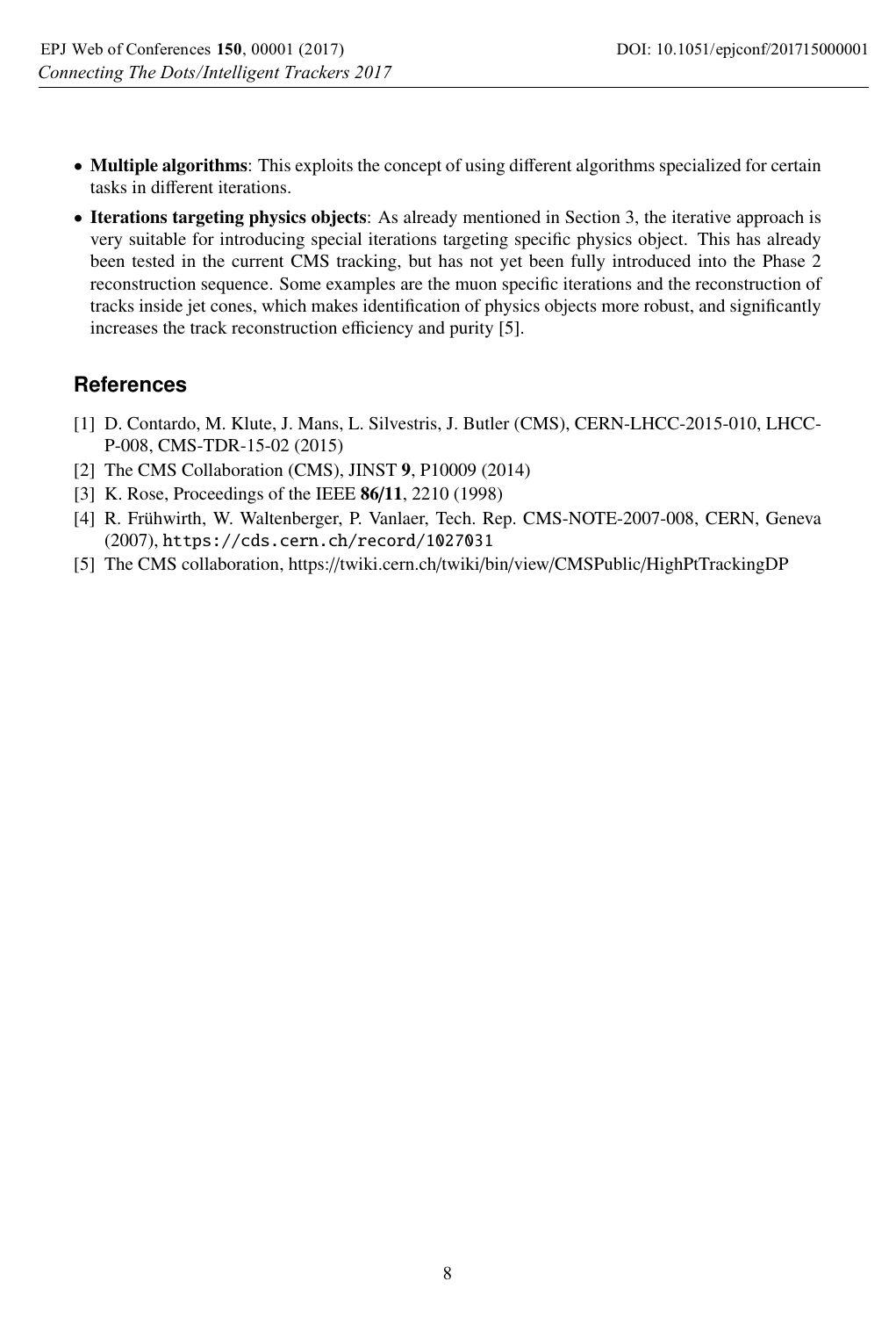

Figure 5. Comparison of the resolution, as a function of pseudorapidity, of the five track parameters for the current (black) and the upgraded (red) tracker for single, isolated muons with transverse momenta of 10 GeV. From top to bottom and left to right:transverse and longitudinal impact parameters,  $\phi$ , cot  $\theta$  and  $p_T$ .